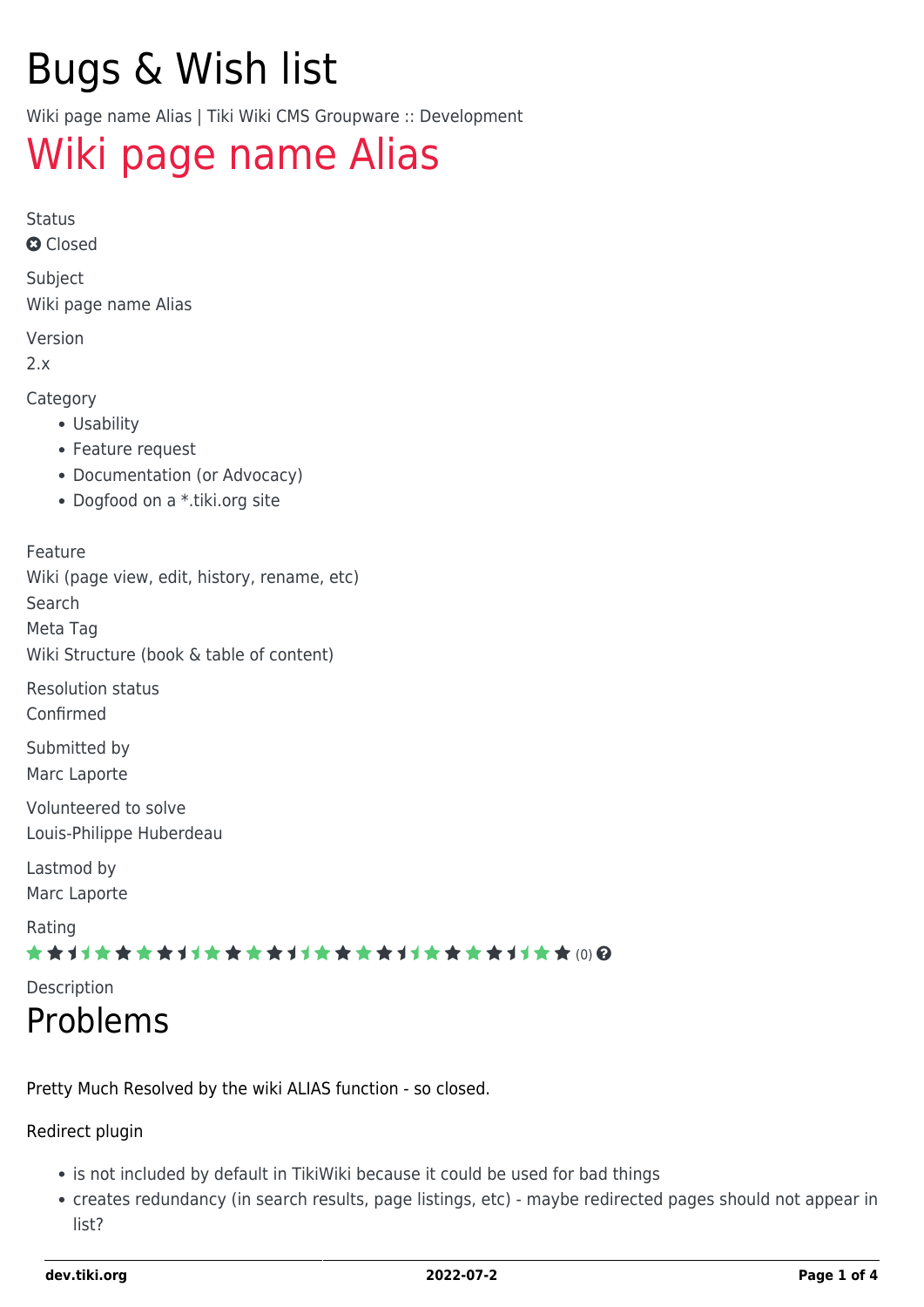do not automatically redirect - creates broken links.

## Proposed solution:

#### renamed pages

- When a page is renamed the user must choose "hard or soft redirect" perhaps better known as "redirect or refer from old page?"
	- hard redirect places redirect plugin on pagename-old to pagename-new.
	- $\circ$  soft redirect puts something at top of page like

This page has been renamed: pagename

#### Add synonyms/aliases to a page

suggestion (mlp): adding aliases to a page should automatically create pages with hard or soft redirects to pagename. Note that the adding of alias pages must not destroy data if page already exists.

Ex.:

dev.tikiwiki.org/Tracker dev.tikiwiki.org/Trackers dev.tikiwiki.org/Bug tracker

would be aliases. It would avoid the pollution we have here: [http://dev.tikiwiki.org/tiki-orphan\\_pages.php](http://dev.tikiwiki.org/tiki-orphan_pages.php)

doc.tikiwiki.org/Install doc.tikiwiki.org/Installation doc.tikiwiki.org/Installer

Each wiki page should be able to put one or many aliases. These aliases would work in search. All the aliases should have an important weight in the internal search engine.

We could use this instead of renaming pages. Also, when we do rename a page, we could have an option to have the old page name to be an alias of the new one. Thus, better for external search engines.

Theses aliases could even be used as meta tag for this page.

Putting aliases to non wiki pages (ex.: tiki-forums.php) would make [structures](http://doc.tiki.org/structures) more useful. Now, using structures for site navigation only makes sense if you only have wiki pages. And who only wants to have wiki pages with all the great features offered by TikiWiki?

It also help to use cleaner page links in sentences. If my Wiki page is called Install, I have to do the following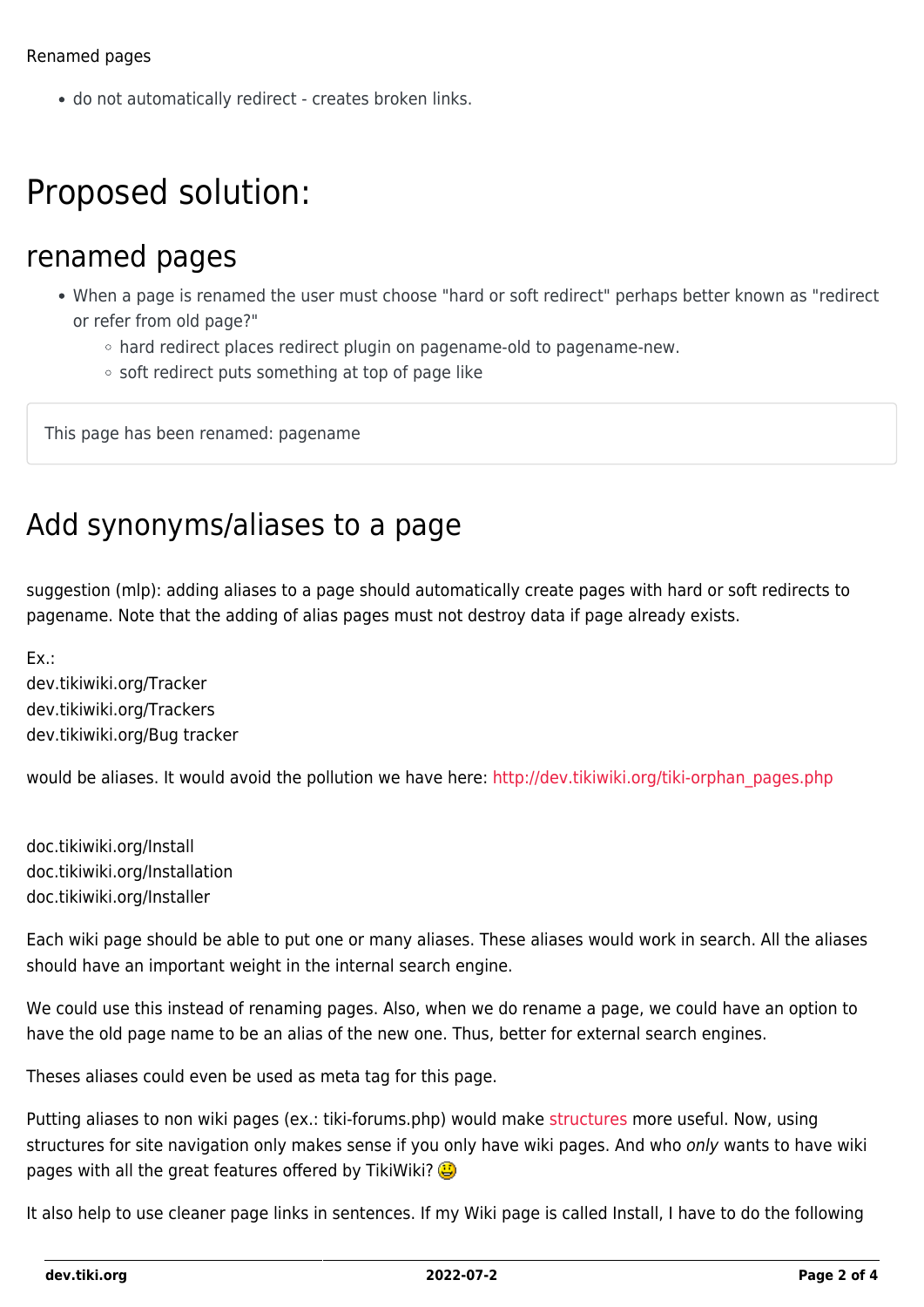now:

 $\pmb{\times}$ 

For more information about ((Install|Installation))

With aliases, I could do:

#### $\pmb{\times}$

```
For more information about ((Installation))
```
Page aliases - and hard redirects - should permit to set status "Moved Permanently" for robots to send traffic to main page.

What would we do with page renames? (which correct links in wiki pages). Needs some thought. We don't want some unwanted changing of text in existing wiki pages.

Do we need?

Redirect to internal or external http is ok because a special permission is needed to use. -> tiki p wiki alias . In security admin, warm that giving tiki p wiki alias to untrusted people is a security risk.

Related: [Better handling of page renaming](https://dev.tiki.org/wish1119) [Redirect plugin : should permit to set status "Moved Permanently"](https://dev.tiki.org/wish1610) [Plural WikiWords when using](https://dev.tiki.org/wish1292) [WikiWord](https://dev.tiki.org/tiki-editpage.php?page=WikiWord)

Solution Louis-Philippe has started [Semantic](http://doc.tiki.org/Semantic) TikiWiki in 3.0

Pretty Much Resolved by the wiki ALIAS function - so closed.

Importance 9 high Priority 45 Demonstrate Bug (Tiki 19+) Please demonstrate your bug on show2.tikiwiki.org Version: trunk ▼ [Create show2.tikiwiki.org instance](#page--1-0) Ticket ID 1489 Created Thursday 17 January, 2008 21:05:26 GMT-0000 by Unknown LastModif